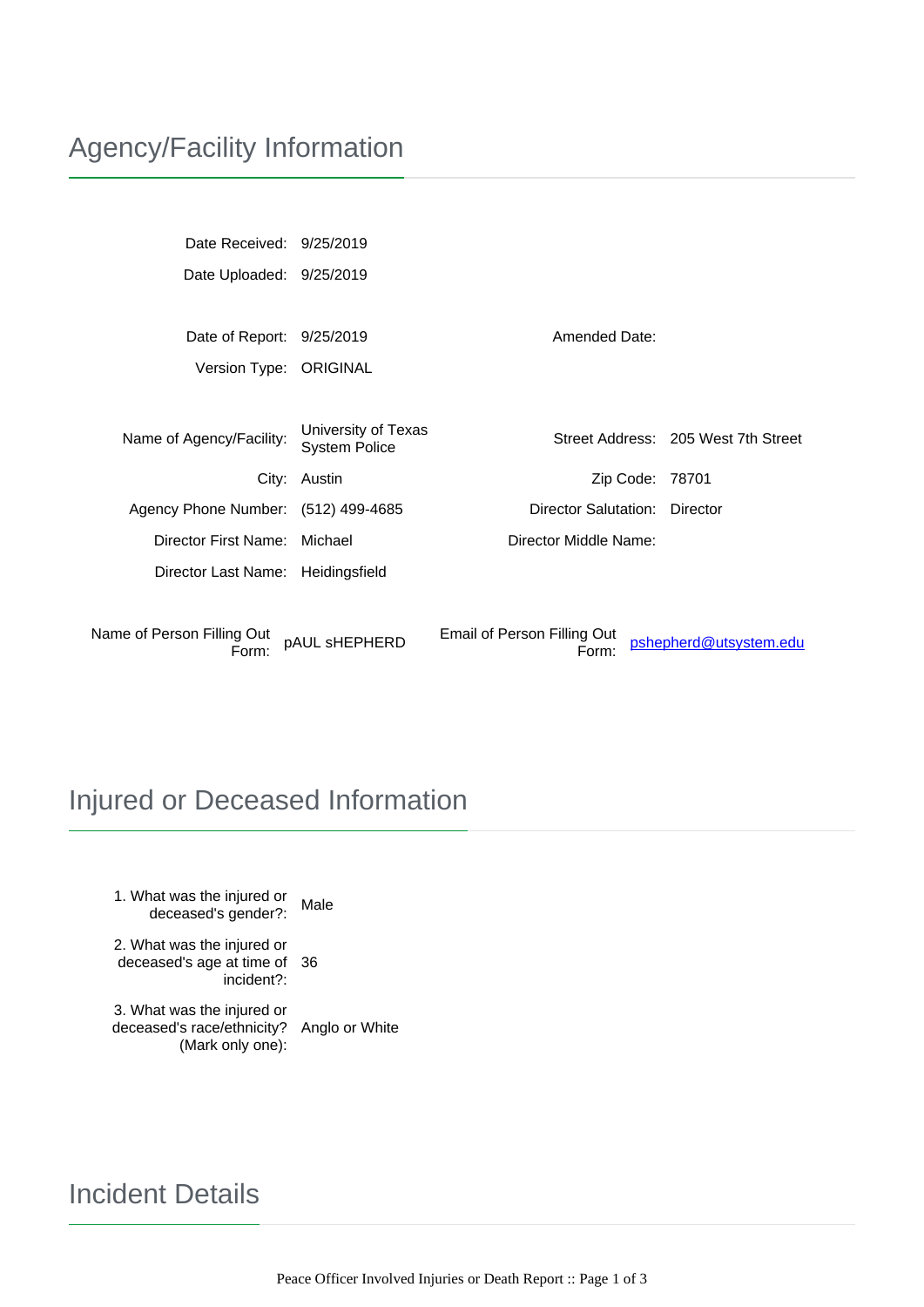### 5. Location of Incident

| <b>Street Address:</b>             | 8200 Emmet<br>Headlee Road                        | City:   | Odessa  |
|------------------------------------|---------------------------------------------------|---------|---------|
| State: TX                          |                                                   | County: | Midland |
| Zip:                               | 79765                                             |         |         |
| 6. Incident Resulted In: Death     |                                                   |         |         |
| 7. Injured or Deceased<br>Person:: | Carried, exhibited,<br>or used a deadly<br>weapon |         |         |

## Peace Officer Information

#### PLEASE CLICK THE **ADD PEACE OFFICER** BUTTON TO ENTER INFORMATION ABOUT **EACH PEACE OFFICER INVOLVED**.

| 8. What was the<br>peace officer's<br>gender? | 9. What was the peace officer's<br>age at the time of the incident? | 10. What was the peace officer's<br>race/ethnicity? (Mark only one) | 11. During the<br>incident, peace<br>officer was: |
|-----------------------------------------------|---------------------------------------------------------------------|---------------------------------------------------------------------|---------------------------------------------------|
| Male                                          | 28                                                                  | Anglo or White                                                      | On Duty                                           |

## Response/Incident Result Information

12. Peace Officer was responding to call or request Yes with one or more officers::

13. Incident occurred during or as a result of a (hold down CTRL on your keyboard to select more than one value):: Emergency Call or Request for Assistance; Other